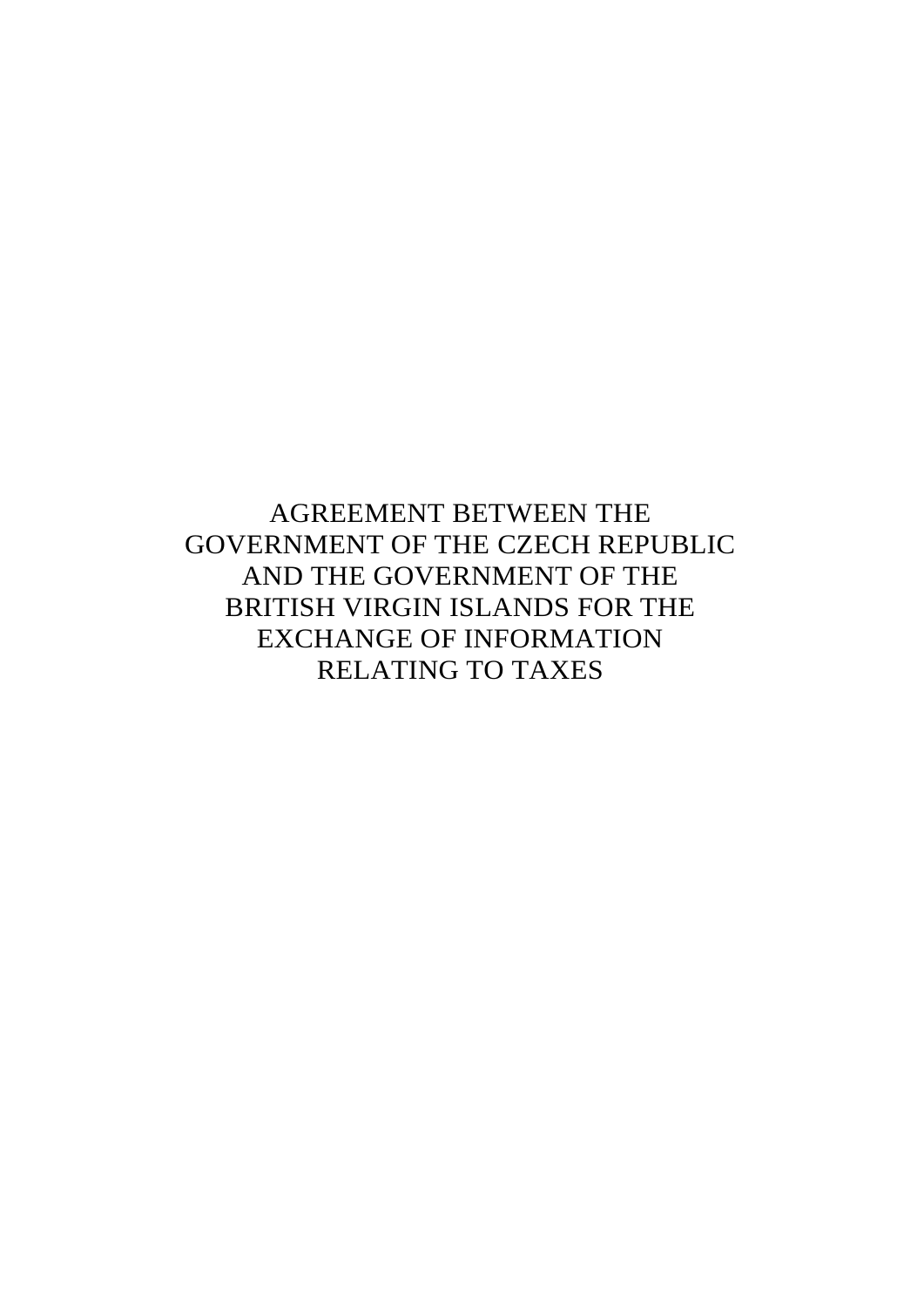# **AGREEMENT BETWEEN THE GOVERNMENT OF THE CZECH REPUBLIC AND THE GOVERNMENT OF THE BRITISH VIRGIN ISLANDS FOR THE EXCHANGE OF INFORMATION RELATING TO TAXES**

**Whereas** the Government of the Czech Republic and the Government of the British Virgin Islands ("the Contracting Parties") recognise that present legislation already provides for cooperation and the exchange of information in criminal tax matters;

 **Whereas** the Contracting Parties have long been active in international efforts in the fight against financial and other crimes, including the targeting of terrorist financing;

 **Whereas** it is acknowledged that the Contracting Parties are competent to negotiate and conclude a tax information exchange agreement;

 **Whereas** the Contracting Parties are both committed to the Organisation for Economic Cooperation and Development principles of transparency and exchange of information and wish to enhance and facilitate the terms and conditions governing the exchange of information relating to taxes;

**Whereas** the Contracting Parties recognise that they will never engage in "fishing expeditions";

 **Now, therefore,** the Contracting Parties have agreed to conclude the following Agreement which contains obligations on the part of the Contracting Parties only:

# **Article 1 Object and Scope of the Agreement**

The competent authorities of the Contracting Parties shall provide assistance through exchange of information that is foreseeably relevant to the administration and enforcement of the domestic laws of the Contracting Parties concerning taxes covered by this Agreement, including information that is foreseeably relevant to the determination, assessment and collection of such taxes, the recovery and enforcement of tax claims, or the investigation or prosecution of tax matters. Information shall be exchanged in accordance with the provisions of this Agreement and shall be treated as confidential in the manner provided in Article 8.

#### **Article 2 Jurisdiction**

A Requested Party is not obligated to provide information which is neither held by its authorities nor in the possession or control of persons who are within its territorial jurisdiction.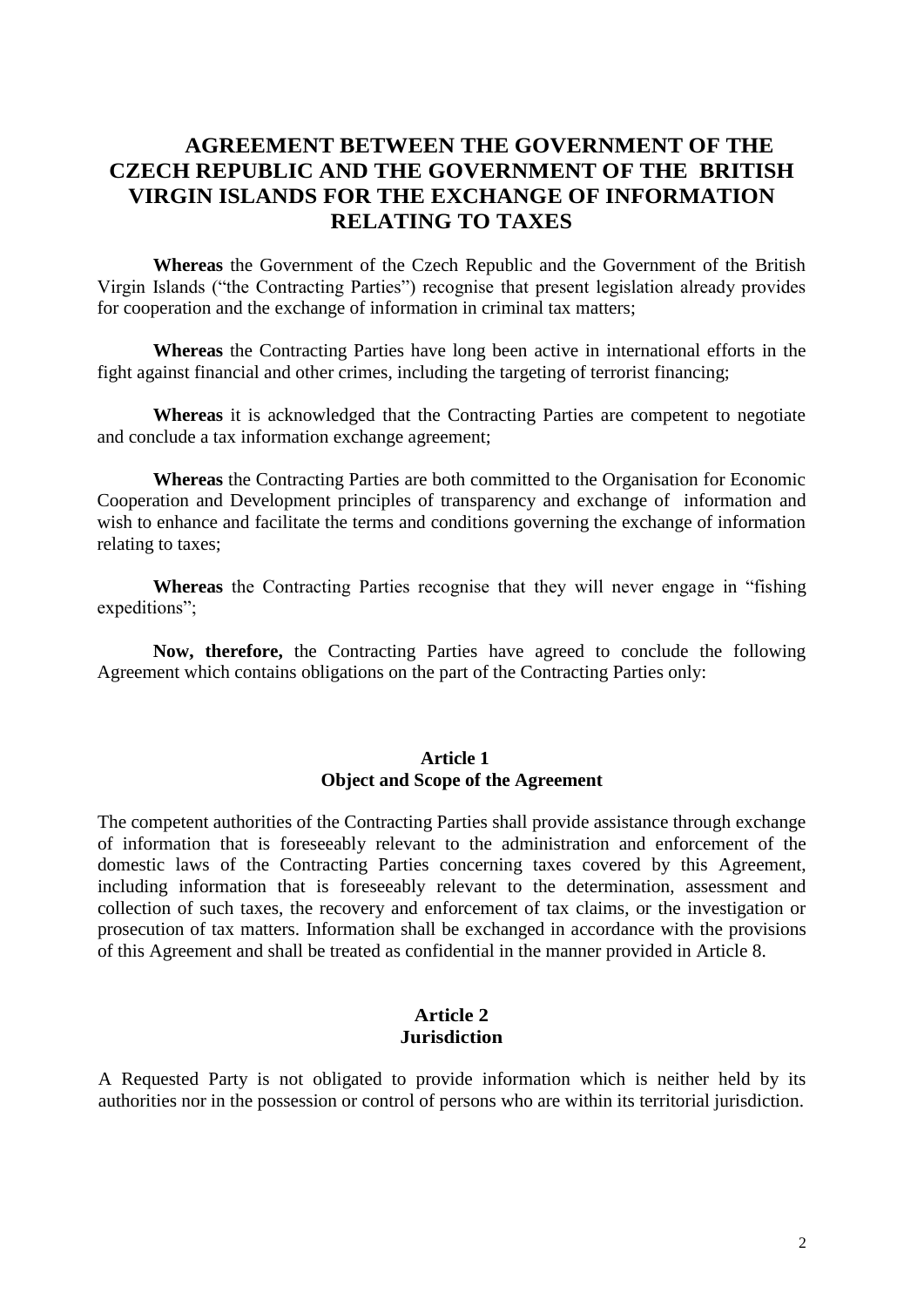# **Article 3 Taxes Covered**

1. The taxes which are the subject of this Agreement are:

a) in the case of the Czech Republic:

- (i) the tax on income of individuals;
- (ii) the tax on income of legal persons;
- (iii) the tax on immovable property;
- (iv) the value added tax.

b) in the case of the British Virgin Islands:

- (i) the income tax;
- (ii) the payroll tax; and
- (iii) the property tax.

2. This Agreement shall also apply to any identical taxes imposed after the date of signature of the Agreement in addition to or in place of the existing taxes. This Agreement shall also apply to any substantially similar taxes imposed after the date of signature of the Agreement in addition to or in place of the existing taxes if the competent authorities of the Contracting Parties so agree. Furthermore, the taxes covered may be expanded or modified by mutual agreement of the Contracting Parties in the form of an exchange of letters. The competent authorities of the Contracting Parties shall notify each other of any substantial changes to the taxation and related information gathering measures covered by the Agreement.

### **Article 4 General definitions**

1. For the purposes of this Agreement, unless otherwise defined the term:

a) "The Czech Republic" means the territory of the Czech Republic over which, under Czech legislation, and in accordance with international law, the sovereign rights of the Czech Republic are exercised;

- b) "British Virgin Islands" means the territory of the Virgin Islands as referred to in the Virgin Islands Constitution Order 2007;
- c) "Contracting Party" means the Czech Republic or the British Virgin Islands as the context requires;
- d) "competent authority" means

i) in the case of the Czech Republic the Minister of Finance or his authorised representative;

ii) in the case of the British Virgin Islands, the Financial Secretary or a person or authority designated by him in writing;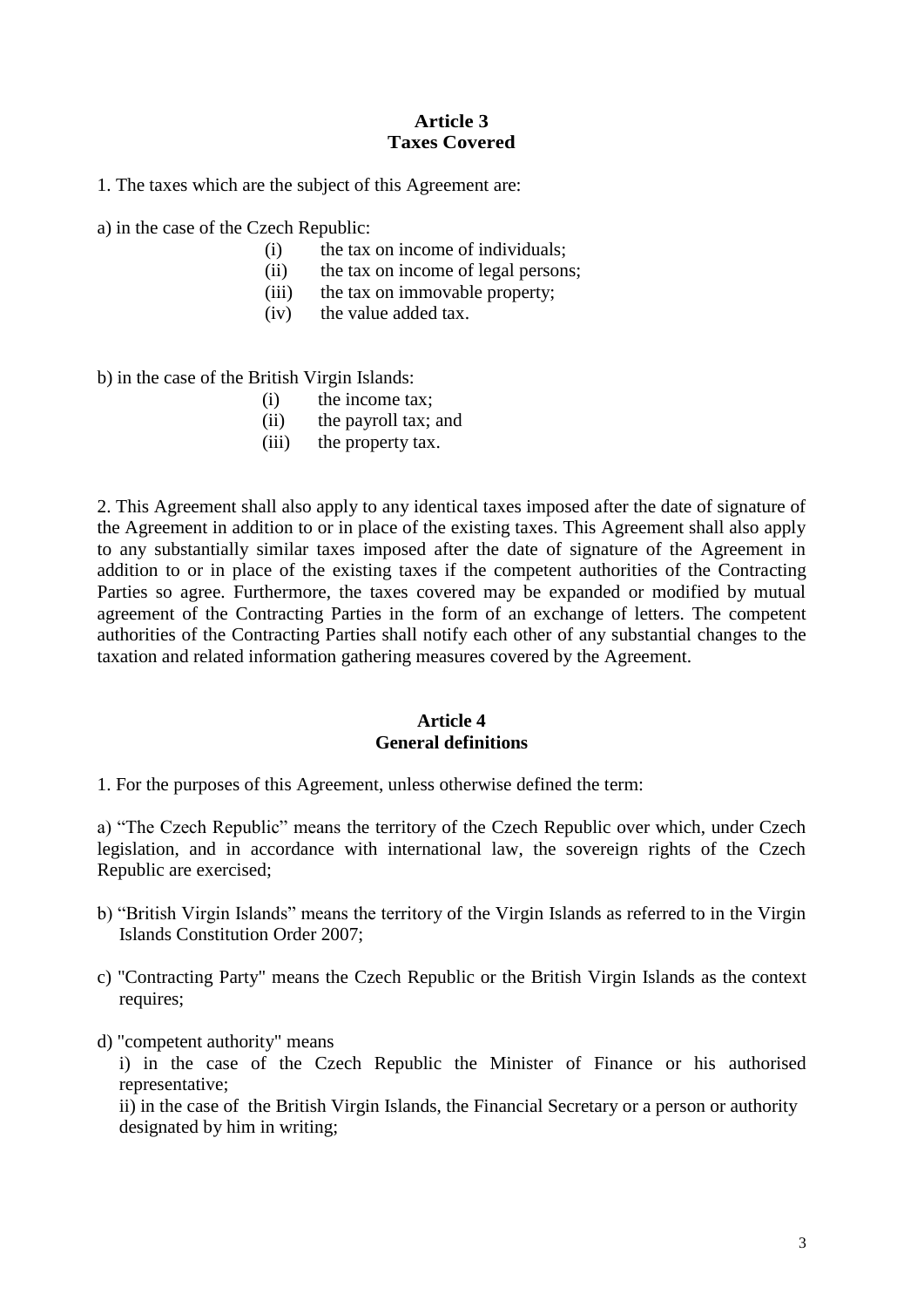## e) "national" means

- i. in relation to the Czech Republic any individual possessing the nationality of the Czech Republic or any legal person, partnership, association or other entity deriving its status as such from the laws in the Czech Republic;
- ii. in relation to the British Virgin Islands, any person who belongs to the British Virgin Islands by virtue of the Virgin Islands Constitution Order 2007 (Statutory Instrument 2007 No.1678) or has a certificate of residence of the British Virgin Islands by virtue of the Immigration and Passport Ordinance (Cap.130); and any legal person, partnership, association or other entity deriving its status as such from the laws in force in the British Virgin Islands.
- f) "person" includes an individual, a company and any other body of persons;
- g) "company" means any body corporate or any entity that is treated as a body corporate for tax purposes.
- h) "publicly traded company" means any company whose principal class of shares is listed on a recognized stock exchange provided its listed shares can be readily purchased or sold by the public. Shares can be purchased or sold "by the public" if the purchase or sale of shares is not implicitly or explicitly restricted to a limited group of investors;
- i) "principal class of shares" means the class or classes of shares representing a majority of the voting power and value of the company;
- j) "recognized stock exchange" means any stock exchange agreed upon by the competent authorities of the Contracting Parties;

k) "collective investment fund or scheme" means any pooled investment instrument, irrespective of legal form. The term "public collective investment fund or scheme" means any collective investment fund or scheme provided the units, shares or other interests in the fund or scheme can be readily purchased, sold or redeemed by the public. Units, shares or other interests in the fund or scheme can be readily purchased, sold or redeemed "by the public" if the purchase, sale or redemption is not implicitly or explicitly restricted to a limited group of investors;

- l) "tax" means any tax to which the Agreement applies;
- m) "Requesting Party" means the Contracting Party requesting information;
- n) "Requested Party" means the Contracting Party requested to provide information;
- o) "information gathering measures" means laws and administrative or judicial procedures that enable a Contracting Party to obtain and provide the requested information;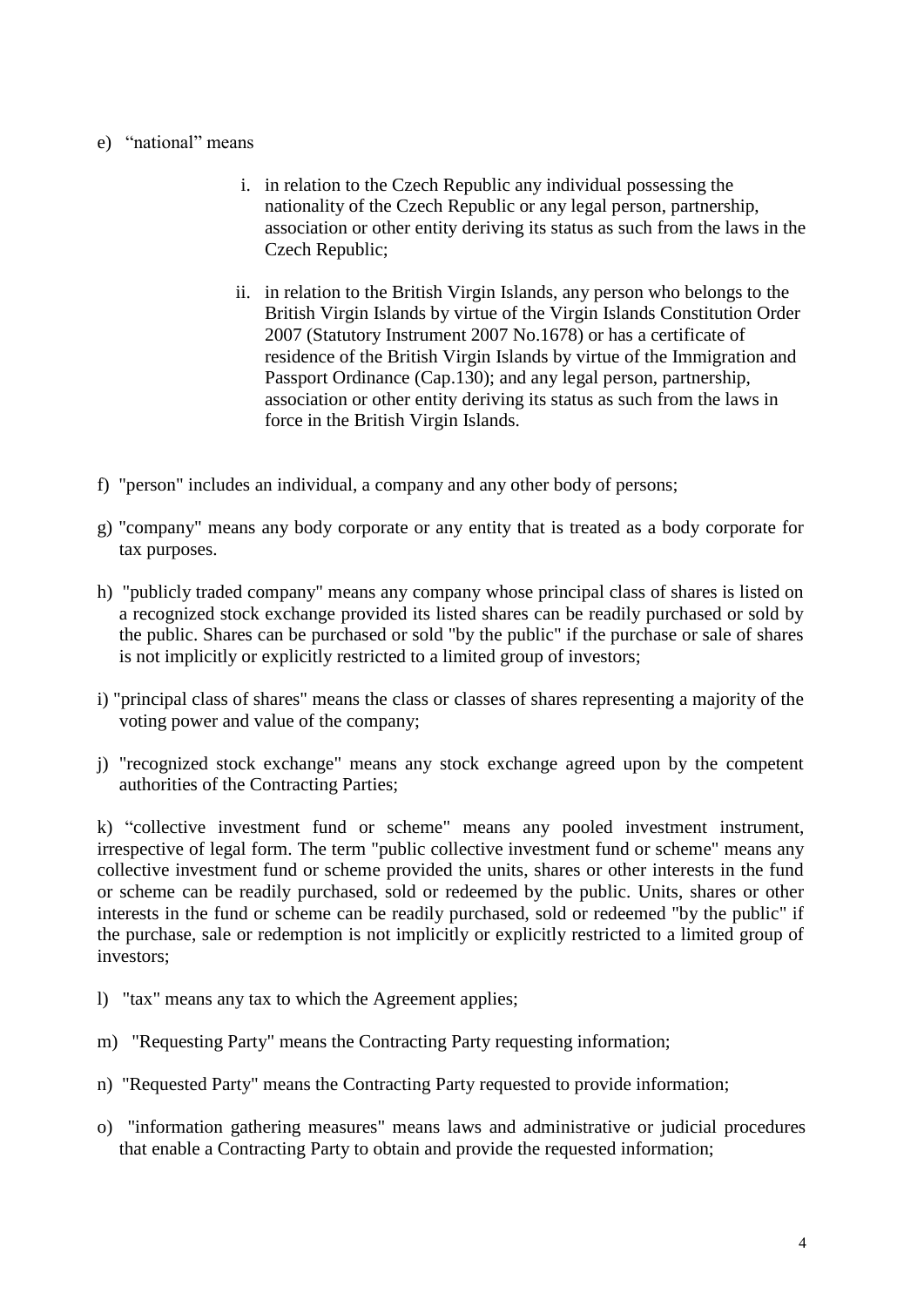- p) "information" means any fact, statement or record in any form whatever;
- q) "criminal tax matters" means tax matters involving intentional conduct which is liable to prosecution under the criminal laws of the Requesting Party;

r) "criminal laws" means all criminal laws designated as such under domestic law irrespective of whether contained in the tax laws, the criminal code or other statutes.

2. As regards the application of this Agreement at any time by a Contracting Party, any term not defined therein shall, unless the context otherwise requires, have the meaning that it has at that time under the law of that Contracting Party for the purposes of taxes to which the Agreement applies, any meaning under the applicable tax law of that Contracting Party prevailing over a meaning given to the term under other laws of that Contracting Party.

### **Article 5**

# **Exchange of Information upon Request**

1. The competent authority of the Requested Party shall provide upon request information for the purposes referred to in Article 1. Such information shall be exchanged without regard to whether the conduct being investigated would constitute a crime under the laws of the Requested Party if such conduct occurred in the Requested Party. If the information received by the competent authority of the Requested Party is not sufficient to enable it to comply with the request for information, it shall advise the competent authority of the Requesting Party of that fact and request such additional information as may be required to enable the effective processing of the request.

2. If the information in the possession of the competent authority of the Requested Party is not sufficient to enable it to comply with the request for information, the Requested Party shall use all relevant information gathering measures to provide the Requesting Party with the information requested, notwithstanding that the Requested Party may not need such information for its own tax purposes.

3. If specifically requested by the competent authority of the Requesting Party, the competent authority of the Requested Party shall provide information under this Article, to the extent allowable under its domestic laws, in the form of depositions of witnesses and authenticated copies of original records.

4. Each Contracting Party shall ensure that its competent authorities for the purposes specified in Article 1 of the Agreement, have the authority to obtain and provide upon request:

- a) information held by banks, other financial institutions, and any person acting in an agency or fiduciary capacity including nominees and trustees;
- b) information regarding the ownership of companies, partnerships, trusts, foundations, "Anstalten" and other persons, including, within the constraints of Article 2, ownership information on all such persons in an ownership chain; in the case of trusts, information on settlors, trustees and beneficiaries; and in the case of foundations, information on founders, members of the foundation council and beneficiaries.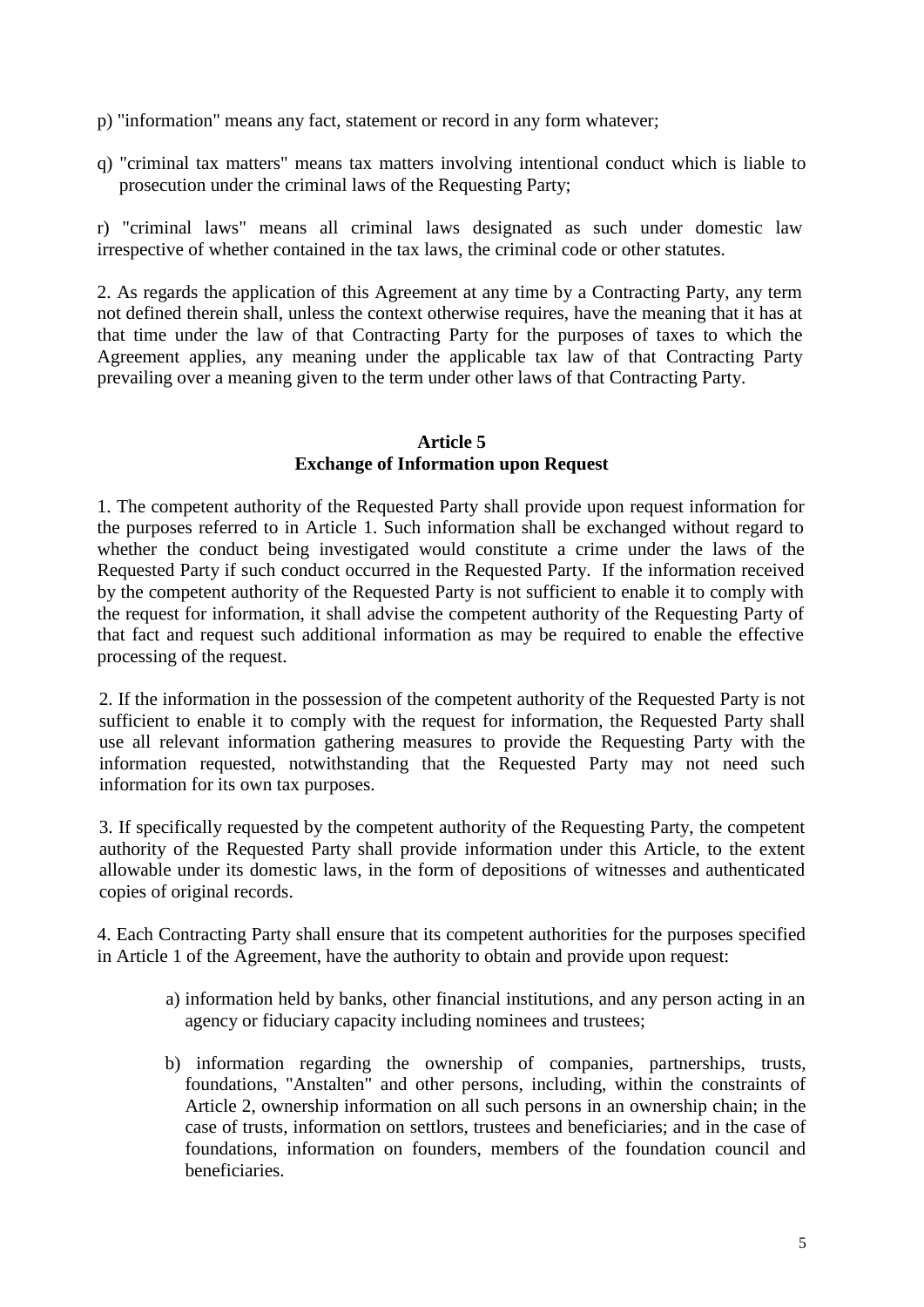5. Notwithstanding the preceding paragraphs, this Agreement does not create an obligation on the Contracting Parties to obtain or provide:

- (a) ownership information with respect to publicly traded companies or public collective investment funds or schemes, unless such information can be obtained without giving rise to disproportionate difficulties;
- (b) information which exceeds the legally required time period for retaining the information in the jurisdiction of the Requested Party and where that information is in fact no longer kept;
- (c) information in the possession or control of a person other than the taxpayer that does not directly relate to the taxpayer.

6. The competent authority of the Requesting Party shall provide the following information to the competent authority of the Requested Party to demonstrate the foreseeable relevance of the information to the request:

- (a) the identity of the person under examination or investigation;
- (b) the period for which the information is requested;
- (c) a statement of the information sought including a description of the specific evidence sought and the form in which the Requesting Party wishes to receive the information from the Requested Party;
- (d) the tax purpose for which the information is sought and the reasons for believing that the information requested is foreseeably relevant to the administration or enforcement of the domestic laws of the Requesting Party;
- (e) reasonable grounds for believing that the information requested is held in the Requested Party or is in the possession or control of a person within the jurisdiction of the Requested Party;
- (f) to the extent known, the name and address of any person believed to be in possession of the requested information;
- (g) a statement that the request is in conformity with the law and administrative practices of the Requesting Party, that if the requested information was within the jurisdiction of the Requesting Party then the competent authority of the Requesting Party would be able to obtain the information under the laws of the Requesting Party or in the normal course of administrative practice and that it is in conformity with this Agreement;
- (h) a statement that the Requesting Party has pursued all means available in its own territory to obtain the information, except those that would give rise to disproportionate difficulties.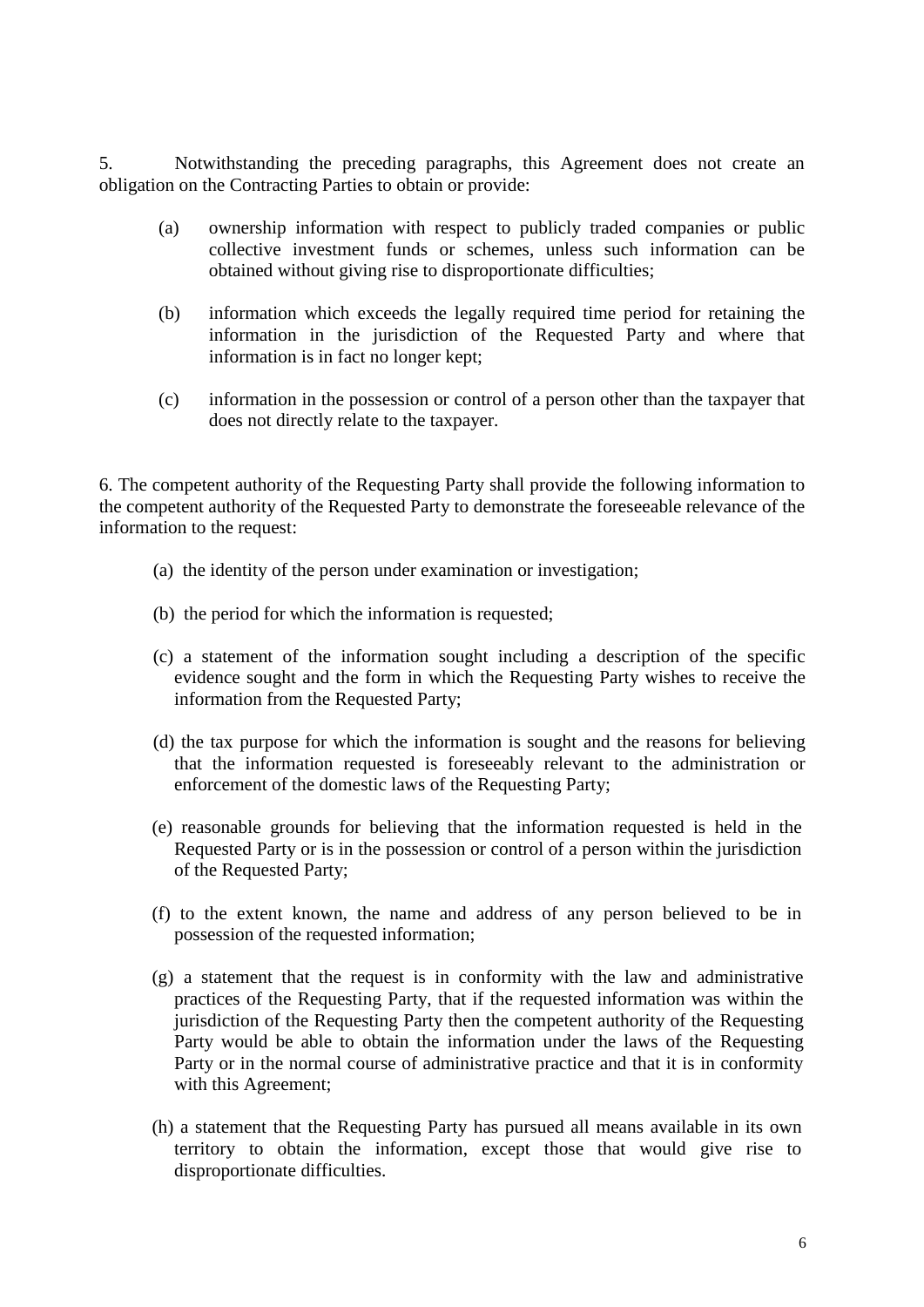7. The competent authority of the Requested Party shall forward the requested information as promptly as possible to the Requesting Party. To ensure a prompt response, the competent authority of the Requested Party shall:

a) Confirm receipt of a request in writing to the competent authority of the Requesting Party and shall notify the competent authority of the Requesting Party of deficiencies in the request, if any, within 60 days of the receipt of the request.

b) If the competent authority of the Requested Party has been unable to obtain and provide the information within 90 days of receipt of the request, including if it encounters obstacles in furnishing the information or it refuses to furnish the information, it shall immediately inform the Requesting Party, explaining the reason for its inability, the nature of the obstacles or the reasons for its refusal.

### **Article 6 Tax Examinations Abroad**

1. A Requested Party may, to the extent permitted under its domestic laws, following reasonable notice from the Requesting Party, allow representatives of the competent authority of the Requesting Party to enter the territory of the Requested Party to interview individuals and examine records with the prior written consent of the persons concerned. The competent authority of the Requesting Party shall notify the competent authority of the Requested Party of the time and place of the meeting with the individuals concerned.

2. At the request of the competent authority of the Requesting Party, the competent authority of the Requested Party may, in accordance with its domestic laws, allow representatives of the competent authority of Requesting Party to be present at the appropriate part of a tax examination in the territory of the Requested Party.

3. If the request referred to in paragraph 2 is acceded to, the competent authority of the Requested Party conducting the examination shall, as soon as possible, notify the competent authority of the Requesting Party about the time and place of the examination, the authority or official designated to carry out the examination and the procedures and conditions required by the Requested Party for the conduct of the examination. All decisions with respect to the conduct of the tax examination shall be made by the Requested Party conducting the examination in accordance with its domestic laws.

# **Article 7 Possibility of Declining a Request**

- 1. The competent authority of the Requested Party may decline to assist:
	- (a) where the request is not made in conformity with this Agreement;
	- (b) where the Requesting Party has not pursued all means available in its own territory to obtain the information, except where recourse to such means would give rise to disproportionate difficulty; or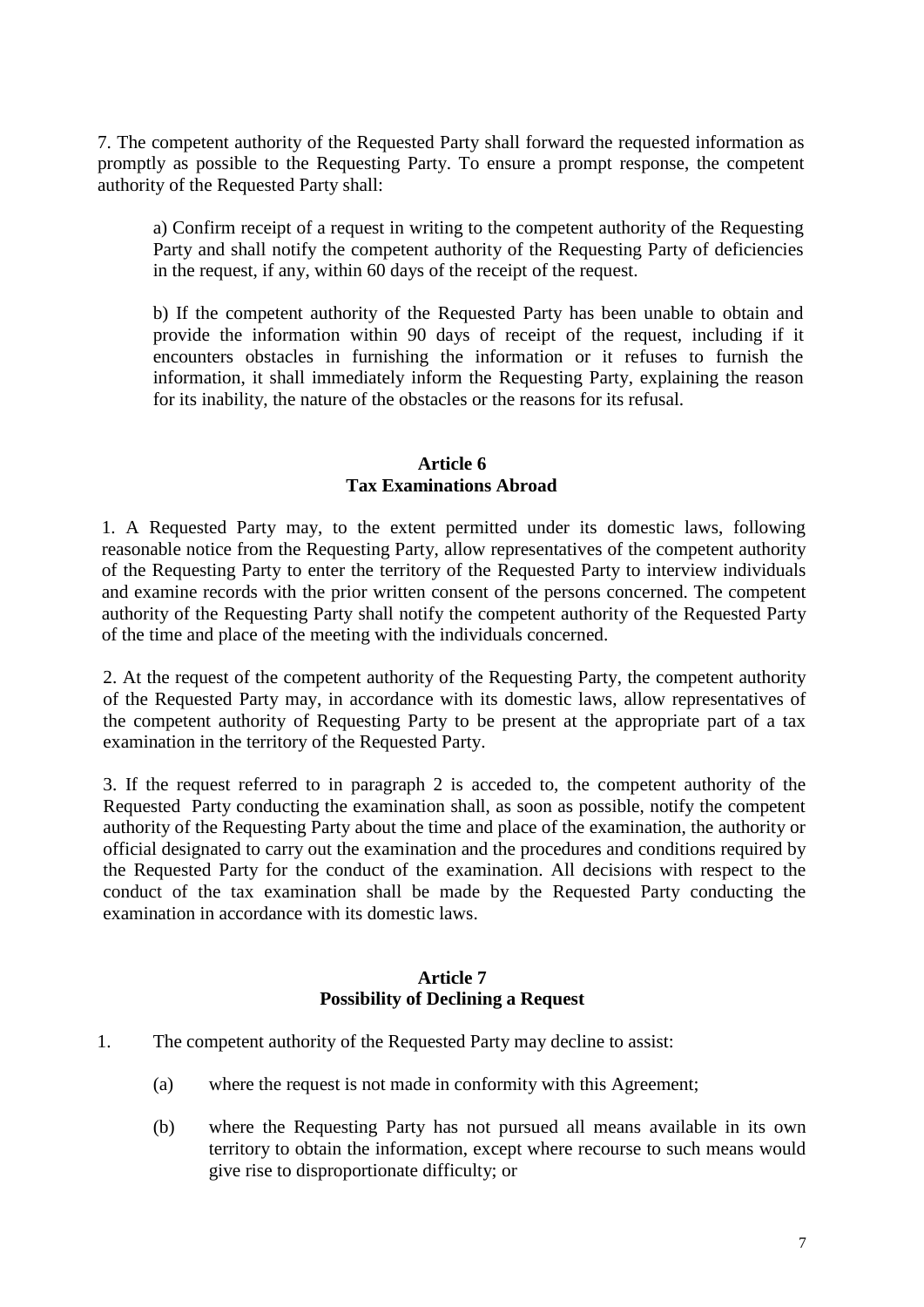(c) where the disclosure of the information requested would be contrary to the public policy (ordre public) of the Requested Party.

2. The Requested Party shall not be required to obtain or provide information that the Requesting Party would not be able to obtain under its own laws for purposes of the administration or enforcement of its own tax laws.

3. The provisions of this Agreement shall not impose on a Contracting Party the obligation to supply information which would disclose any trade, business, industrial, commercial or professional secret or trade process. Notwithstanding the foregoing, information of the type referred to in Article 5, paragraph 4 shall not be treated as such a secret or trade process merely because it meets the criteria in that paragraph.

4. (a) The provisions of this Agreement shall not impose on a Contracting Party the obligation to obtain or provide information, which would reveal confidential communications between a client and an attorney, solicitor or other admitted legal representative where such communications are:

- (i) produced for the purposes of seeking or providing legal advice; or
- (ii) produced for the purposes of use in existing or contemplated legal proceedings.

(b) Information held with the intention of furthering a criminal purpose is not subject to legal privilege, and nothing in this Article shall prevent an attorney, solicitor or barrister from providing the name and address of a client where doing so would not constitute a breach of legal privilege.

5. A request for information shall not be refused on the ground that the tax claim giving rise to the request is disputed.

6. The Requested Party may decline a request for information if the information is requested by the Requesting Party to administer or enforce a provision of the tax law of the Requesting Party, or any requirement connected therewith, which discriminates against a national of the Requested Party as compared with a national of the Requesting Party in the same circumstances.

### **Article 8 Confidentiality**

1. Any information received by a Contracting Party under this Agreement shall be treated as confidential and may be disclosed only to persons or authorities (including courts and administrative bodies) in the jurisdiction of the Contracting Party officially concerned with the purposes specified in Article 1 and used by such persons or authorities only for such purposes, including the determination of any appeal, or the oversight of the above. For these purposes, information may be disclosed in public court proceedings or in judicial decisions.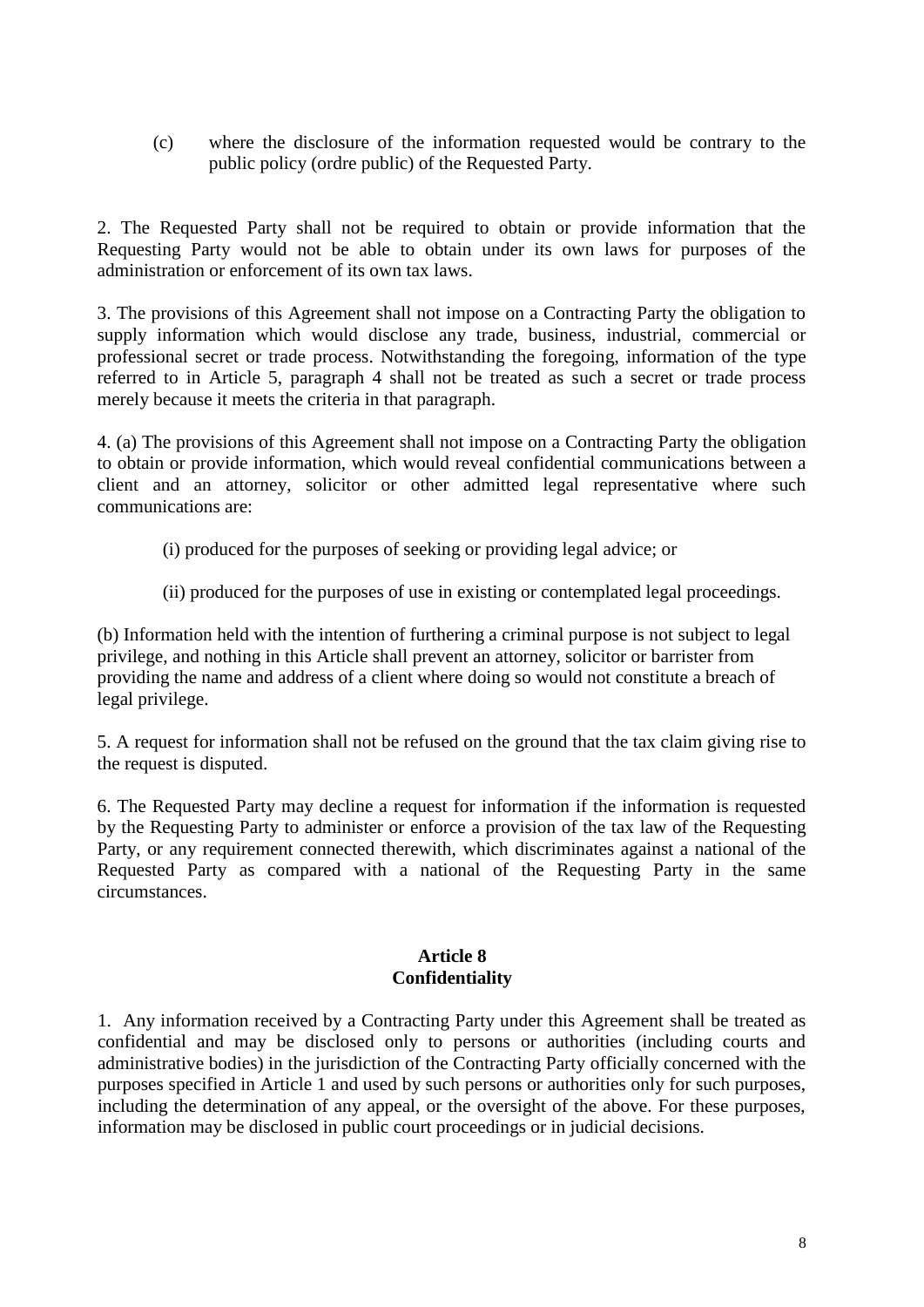2. The information may not be used for any purpose other than for the purposes stated in Article 1 without the express written consent of the competent authority of the Requested Party.

3. Information provided to a Requesting Party shall not be disclosed to any other jurisdiction.

## **Article 9 Safeguards**

Nothing in this Agreement shall affect the rights and safeguards secured to persons by the laws or administrative practice of the Requested Party. The rights and safeguards may not be applied by the Requested Party in a manner that unduly prevents or delays effective exchange of information.

### **Article 10**

#### **Costs**

Unless the competent authorities of the Contracting Parties otherwise agree, ordinary costs incurred in providing assistance shall be borne by the Requested Party, and extraordinary costs incurred in providing assistance (including costs of engaging external advisors in connection with litigation or otherwise) shall be borne by the Requesting Party. The respective competent authorities shall consult from time to time with regard to this Article, and in particular the competent authority of the Requested Party shall consult with the competent authority of the Requesting Party in advance if the costs of providing information with respect to a specific request are expected to be significant.

### **Article 11 Implementation measures**

The Contracting Parties shall (where they have not already done so) adopt and publish the laws, regulation and administrative provisions necessary to comply with, and give effect to, the terms of the Agreement.

# **Article 12 Language**

Request for assistance and answers thereto shall be drawn up in English or any other language agreed bilaterally between the competent authorities of the Contracting Parties under Article 14.

### **Article 13 Other International Agreements or Arrangements**

The possibilities of assistance provided by this Agreement do not limit, nor are they limited by, those contained in existing international agreements or other arrangements between the Contracting Parties which relate to the co-operation in tax matters.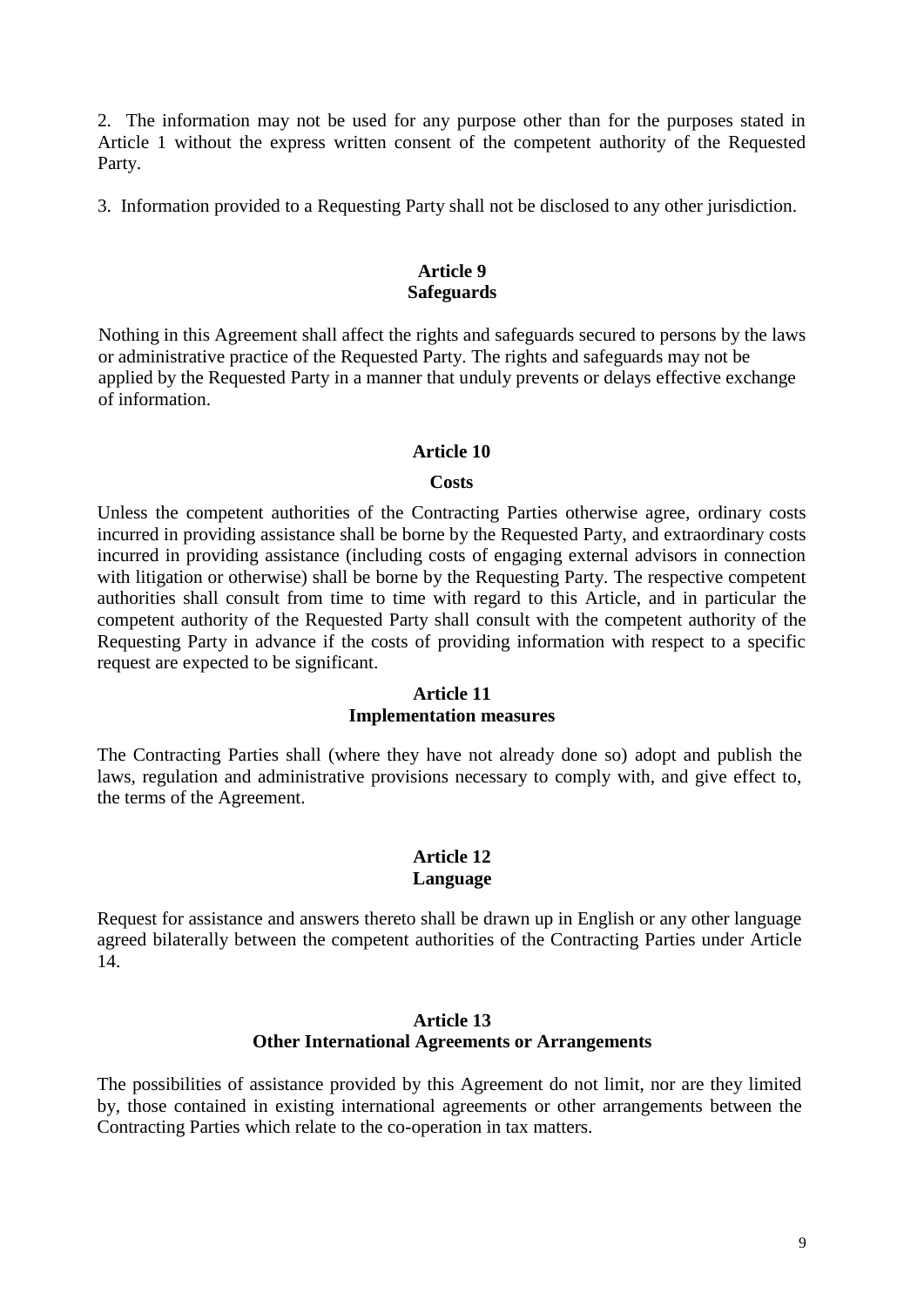### **Article 14 Mutual Agreement Procedure**

1. Where difficulties or doubts arise between the Contracting Parties regarding the implementation or interpretation of the Agreement, the competent authorities shall endeavour to resolve the matter by mutual agreement.

2. In addition to the agreements referred to in paragraph 1, the competent authorities of the Contracting Parties may mutually agree on the procedures to be used under Articles 5 and 6.

3. The competent authorities of the Contracting Parties may communicate with each other directly for purposes of reaching agreements under this Article.

4. The Contracting Parties may also agree on other forms of dispute resolution.

# **Article 15**

### **Protocol**

The attached Protocol shall be an integral part of this Agreement**.**

### **Article 16 Entry into force**

Each of the Contracting Parties shall notify in writing the other of the completion of the procedures required by its domestic law for the bringing into force of this Agreement. The Agreement shall enter into force on the date of receipt of the later of these notifications and its provisions shall have effect:

(a) for criminal tax matters on that date; and

(b) for all other matters covered in Article 1 in respect of any tax year beginning on or after the first day of January of the calendar year next following that in which this Agreement enters into force.

#### **Article 17 Termination**

1. This Agreement shall remain in force until terminated by a Contracting Party. Either Contracting Party may terminate the Agreement by giving written notice of termination. In such event, the Agreement shall cease to have effect in both Contracting Parties on the first day of the month following the expiration of a period of three months after the date of receipt of notice of termination by the other Contracting Party.

2. If this Agreement is terminated, the Contracting Parties shall remain bound by the provisions of Article 8 with respect to any information obtained under the Agreement.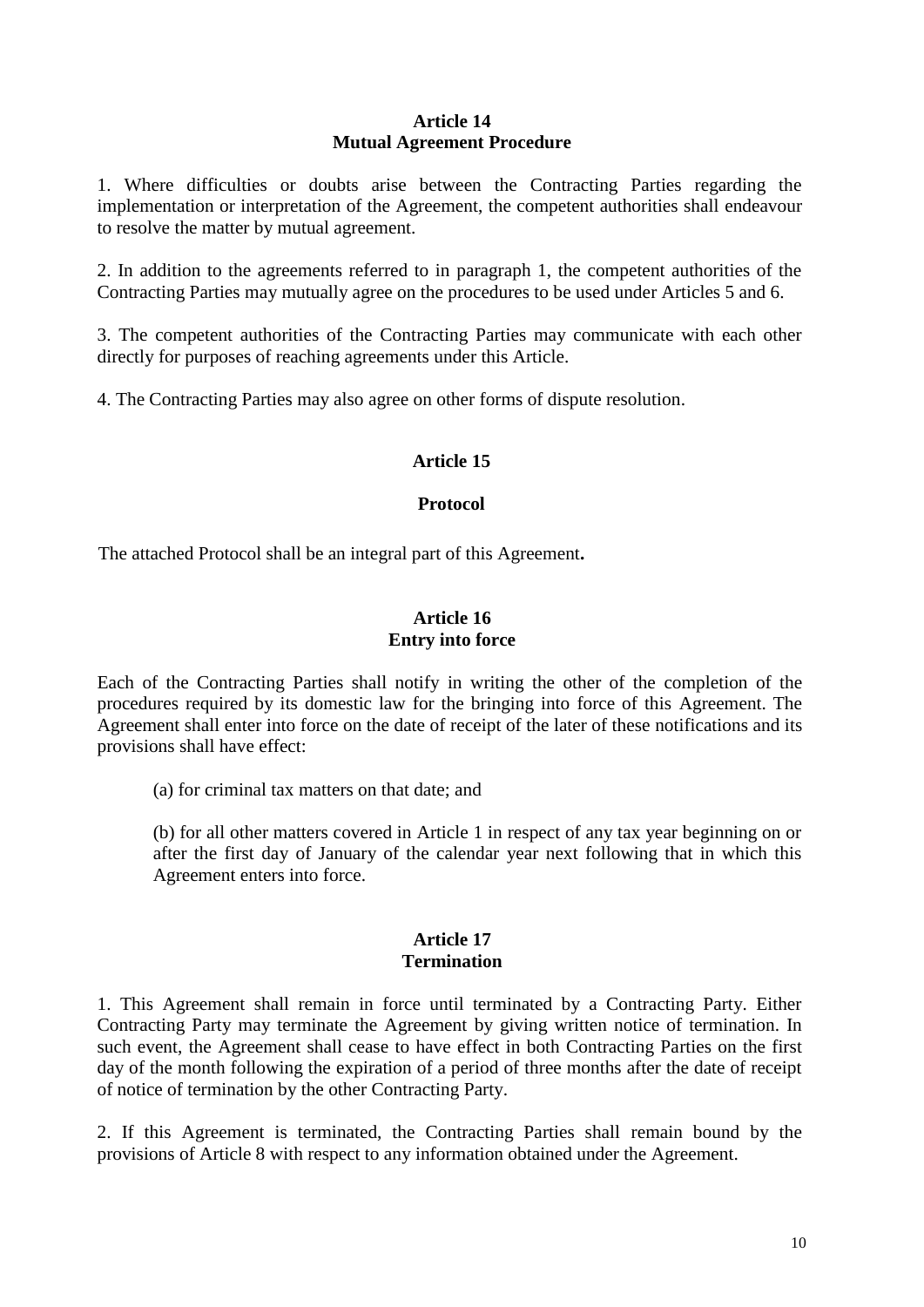In witness whereof, the undersigned, being duly authorized thereto, have signed the Agreement.

Done at Prague in duplicate, this 13<sup>th</sup> day of June 2011, in the Czech, and English languages, each text being equally authentic.

For the Government of<br>the Czech Republic<br>the Sites For the Government of<br>the British Virgin Island

the British Virgin Islands

Ladislav Minčič Dancia Penn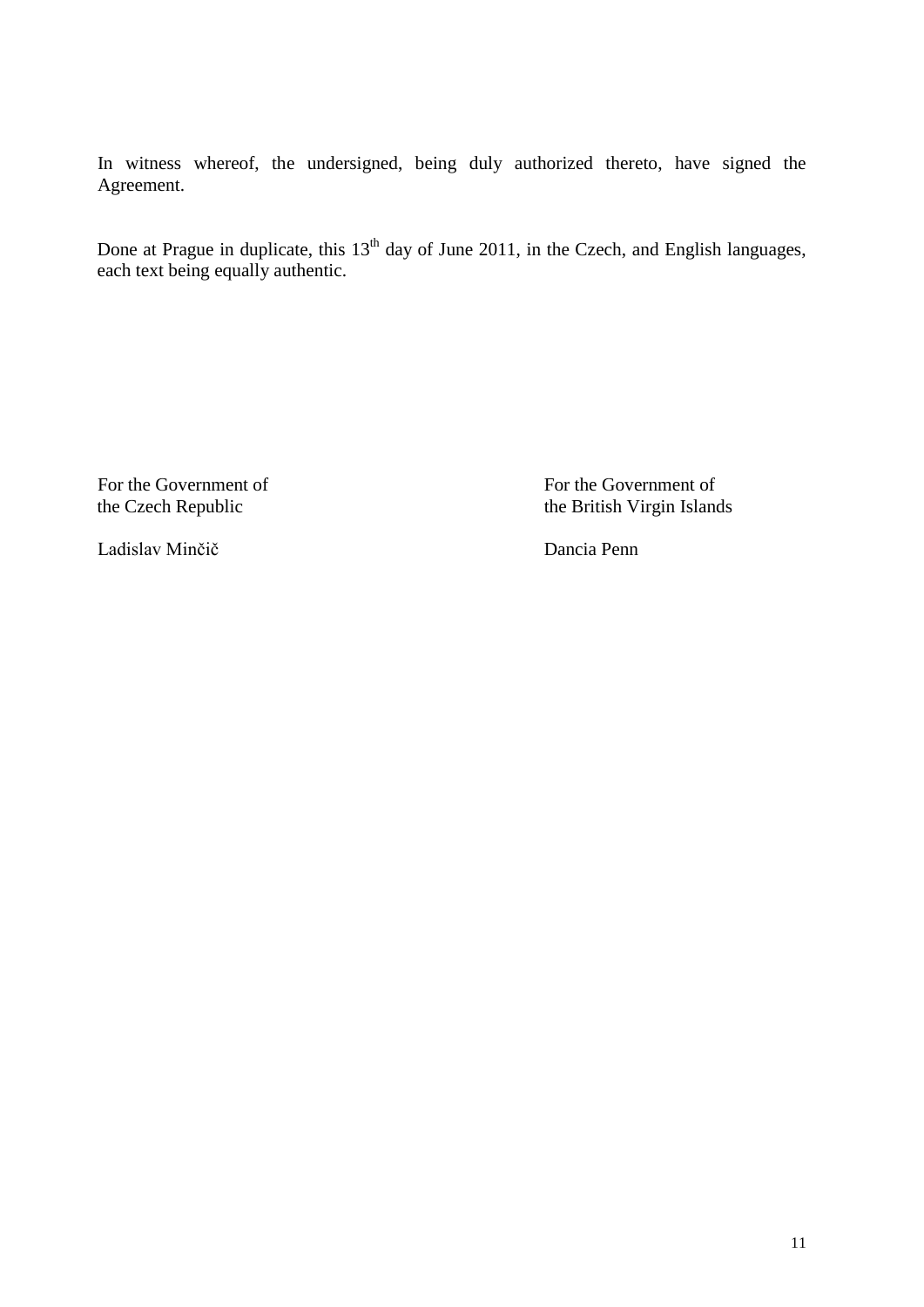# **PROTOCOL TO THE AGREEMENT BETWEEN THE GOVERNMENT OF THE CZECH REPUBLIC AND THE GOVERNMENT OF THE BRITISH VIRGIN ISLANDS FOR THE EXCHANGE OF INFORMATION RELATING TO TAXES**

# **No Prejudicial or Restrictive Measures**

1. Neither of the Contracting Parties shall apply prejudicial or restrictive measures based on harmful tax practices to residents or nationals of either Contracting Party so long as this Agreement is in force and effective.

- a) A "prejudicial or restrictive measure based on harmful tax practices" is a measure applied by one Contracting Party to residents or nationals of either Contracting Party on the basis that the other Contracting Party does not engage in effective exchange of information and/or because it lacks transparency in the operation of its laws, regulations or administrative practices, or on the basis of no or nominal taxes and one of the preceding criteria.
- b) Without limiting the generality of subparagraph a), the term "prejudicial or restrictive measure" includes the denial of a deduction, credit or exemption, the imposition of a tax, charge or levy, or special reporting requirements, but does not include any generally applicable measures, applied by either Contracting party against, amongst others, members of the OECD generally.

### **Costs**

2. Pursuant to Article 10 of the Agreement it is mutually decided that ordinary costs that are incurred for the purpose of responding to a request for information will be borne by the Requested Party. Such ordinary costs will normally cover internal administration costs of the competent authority and any minor external costs. All reasonable costs incurred by third parties in complying with the request for exchange of information are considered extraordinary costs and will be borne by the Requesting Party. Examples of extraordinary costs include, but are not limited to, the following:

- a) reasonable fees charged for staff employed by third parties in assisting with the request;
- b) reasonable fees charged by third parties for carrying out research;
- c) reasonable fees charged by third parties for copying documents;
- d) reasonable costs of engaging experts, interpreters, or translators;
- e) reasonable costs of conveying documents to the Requesting Party;
- f) reasonable litigation costs of the Requested Party in relation to a specific request for